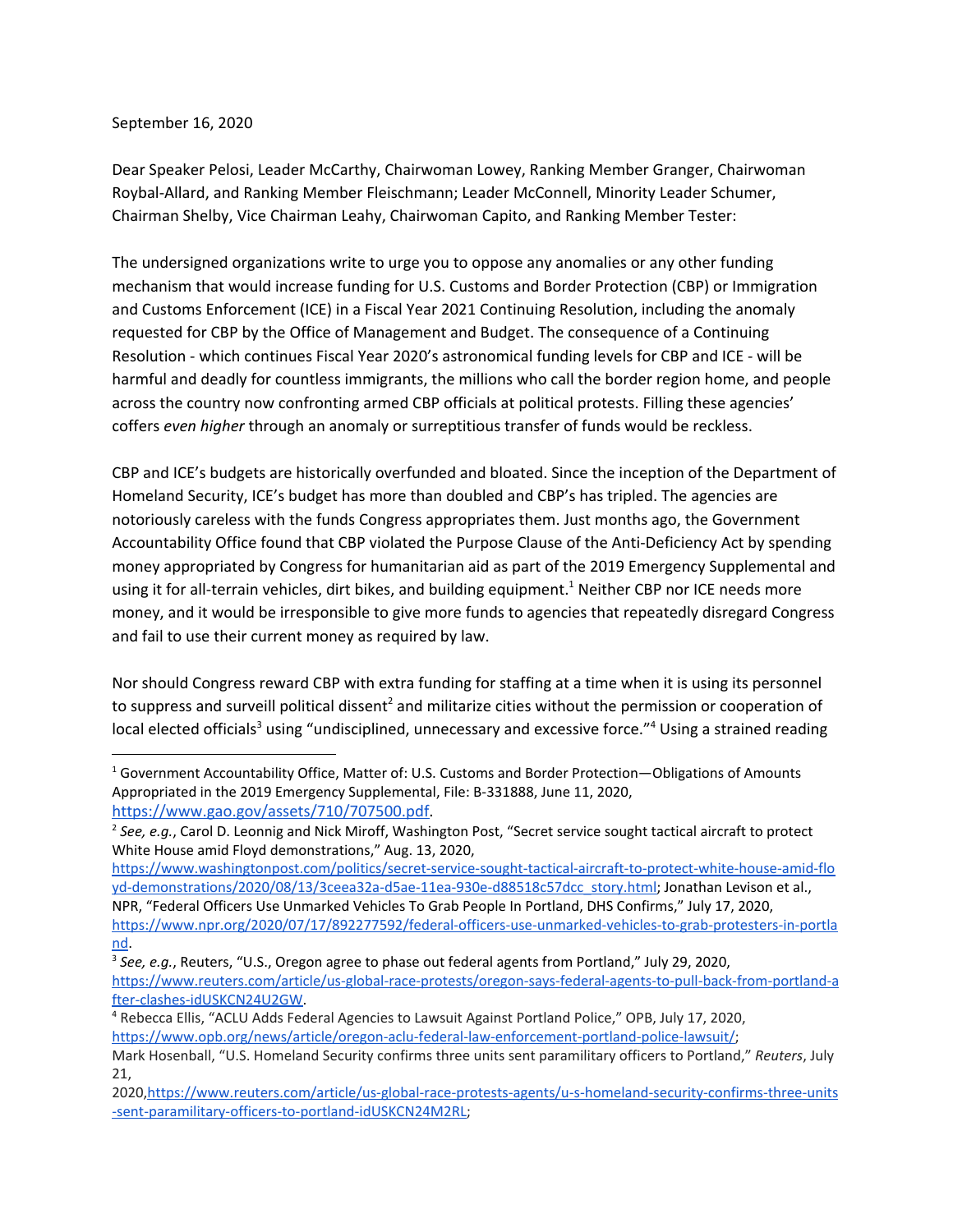of the law that a federal judge recently referred to as "poppycock," the Department of Homeland Security has been deploying border patrol agents to interview arriving asylum seekers, a policy that requires recently traumatized asylum seekers to recount their past persecution to armed officers in order to even get a shot at an asylum hearing.<sup>5</sup> Recently, CBP has even been caught using funds to create a dramatized depiction of imaginary political pulp violence intended to stir up fear and nativism.<sup>6</sup>

CBP and ICE must urgently be reined in, which requires fewer taxpayer dollars and more guardrails and restrictions on the use of funding. Now is the time to hold these agencies accountable to their appropriated budgets by rejecting any anomalies or other mechanisms that would increase their funding and instead investing taxpayer dollars to increase community well-being and rebuild from the pandemic's catastrophic effects.

Sincerely,

## **National Organizations**

ADL (Anti-Defamation League) Advancement Project, National Office Advancing Justice - Asian Law Caucus Advocate Visitors with Immigrants in Detention African Public Affairs Committee Action Fund Alianza Americas Alianza Nacional de Campesinas America's Voice American Friends Service Committee American Immigration Lawyers Association Amnesty International USA Asian American Legal Defense and Education Fund (AALDEF) Asian Americans Advancing Justice | AAJC Asian Pacific Institute on Gender-Based Violence

Maxine Bernstein, The Oregonian, "Former U.S. Customs and Border Protection chief calls federal officers' actions in Portland: 'undisciplined, unnecessary and excessive force,'" Aug. 16, 2020, [https://www.oregonlive.com/crime/2020/08/former-us-customs-and-border-protection-chief-calls-federal-officer](https://www.oregonlive.com/crime/2020/08/former-us-customs-and-border-protection-chief-calls-federal-officers-actions-in-portland-undisciplined-unnecessary-and-excessive-force.html) [s-actions-in-portland-undisciplined-unnecessary-and-excessive-force.html](https://www.oregonlive.com/crime/2020/08/former-us-customs-and-border-protection-chief-calls-federal-officers-actions-in-portland-undisciplined-unnecessary-and-excessive-force.html);

Temporary Restraining Order Enjoining Federal Agents,*Index Newspapers et al. v. City of Portland et al.,* No. 3:20-cv-1035-SI (Dist. Ct. Or.).

<sup>&</sup>lt;sup>5</sup> Vanessa Romo, NPR, "Poppycock: Federal Judge Bars CBP Employees from Screening Asylum Seekers," Sept. 1, 2020,

[https://www.npr.org/2020/09/01/908159565/poppycock-federal-judge-bars-cbp-employees-from-screening-asylu](https://www.npr.org/2020/09/01/908159565/poppycock-federal-judge-bars-cbp-employees-from-screening-asylum-seekers) [m-seekers.](https://www.npr.org/2020/09/01/908159565/poppycock-federal-judge-bars-cbp-employees-from-screening-asylum-seekers)

<sup>&</sup>lt;sup>6</sup> Nick Miroff, Washington Post, "The border patrol made this dramatized video showing migrant killing innocent victim in a dark alley," Sept. 4, 2020,

[https://www.washingtonpost.com/national/the-border-patrol-made-this-dramatized-video-showing-migrant-mur](https://www.washingtonpost.com/national/the-border-patrol-made-this-dramatized-video-showing-migrant-murdering-innocent-victim-in-a-dark-alley/2020/09/04/11ad3620-ee9c-11ea-a21a-0fbbe90cfd8c_story.html) [dering-innocent-victim-in-a-dark-alley/2020/09/04/11ad3620-ee9c-11ea-a21a-0fbbe90cfd8c\\_story.html](https://www.washingtonpost.com/national/the-border-patrol-made-this-dramatized-video-showing-migrant-murdering-innocent-victim-in-a-dark-alley/2020/09/04/11ad3620-ee9c-11ea-a21a-0fbbe90cfd8c_story.html).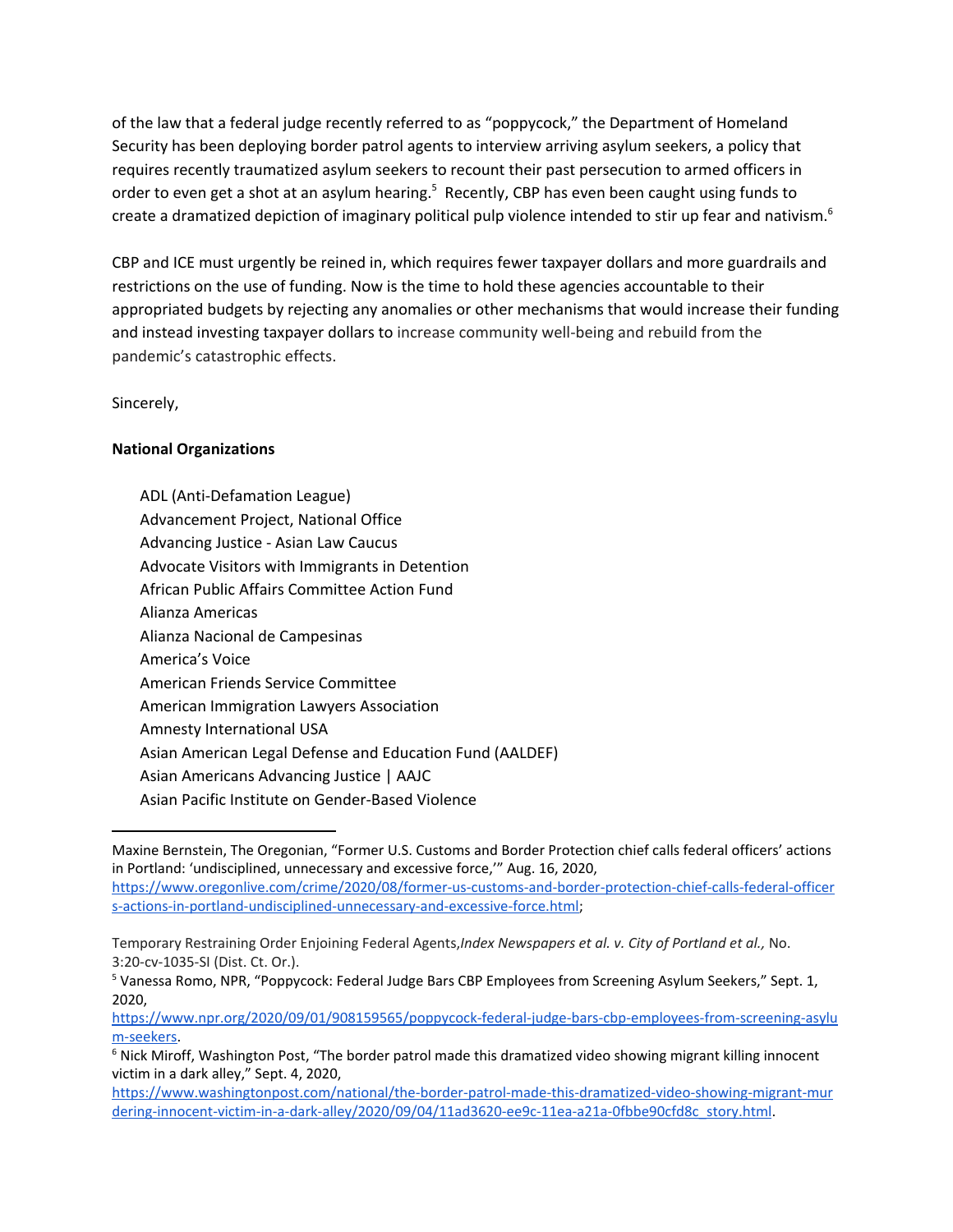Asociación Pop No'j

- Asylum Seeker Advocacy Project (ASAP)
- Autistic Self Advocacy Network
- Bend the Arc: Jewish Action
- Benedictine Sisters of Baltimore
- Black Alliance for Just Immigration
- Casa de Esperanza: National Latin@ Network for Healthy Families and Communities
- Center for Biological Diversity
- Center for Gender & Refugee Studies
- Center for Law and Social Policy (CLASP)
- Center for Popular Democracy
- Center for Victims of Torture
- Church World Service
- Columban Center for Advocacy and Outreach
- Community Change Action
- Community Justice Exchange
- Congregation of Our Lady of Charity of the Good Shepherd, U.S. Provinces
- Cooperative Baptist Fellowship
- Defending Rights & Dissent
- Demand Progress
- Deported Veterans Support House AC.
- Detention Watch Network
- Disciples Refugee & Immigration Ministries
- Drug Policy Alliance
- Earthjustice
- Empowering Pacific Islander Communities (EPIC)
- Equality Labs
- Familia: Trans Queer Liberation Movement
- Families Belong Together
- Family Equality
- FIRM Action
- Franciscan Action Network
- Freedom for Immigrants
- Freedom Network USA
- Friends Committee on National Legislation
- Haitian Bridge Alliance
- Hispanic Federation
- Human Impact Partners (HIP)
- Human Rights Watch
- Immigrant Defense Project
- Immigrant Justice Network
- Immigrant Legal Resource Center (ILRC)
- Immigration Hub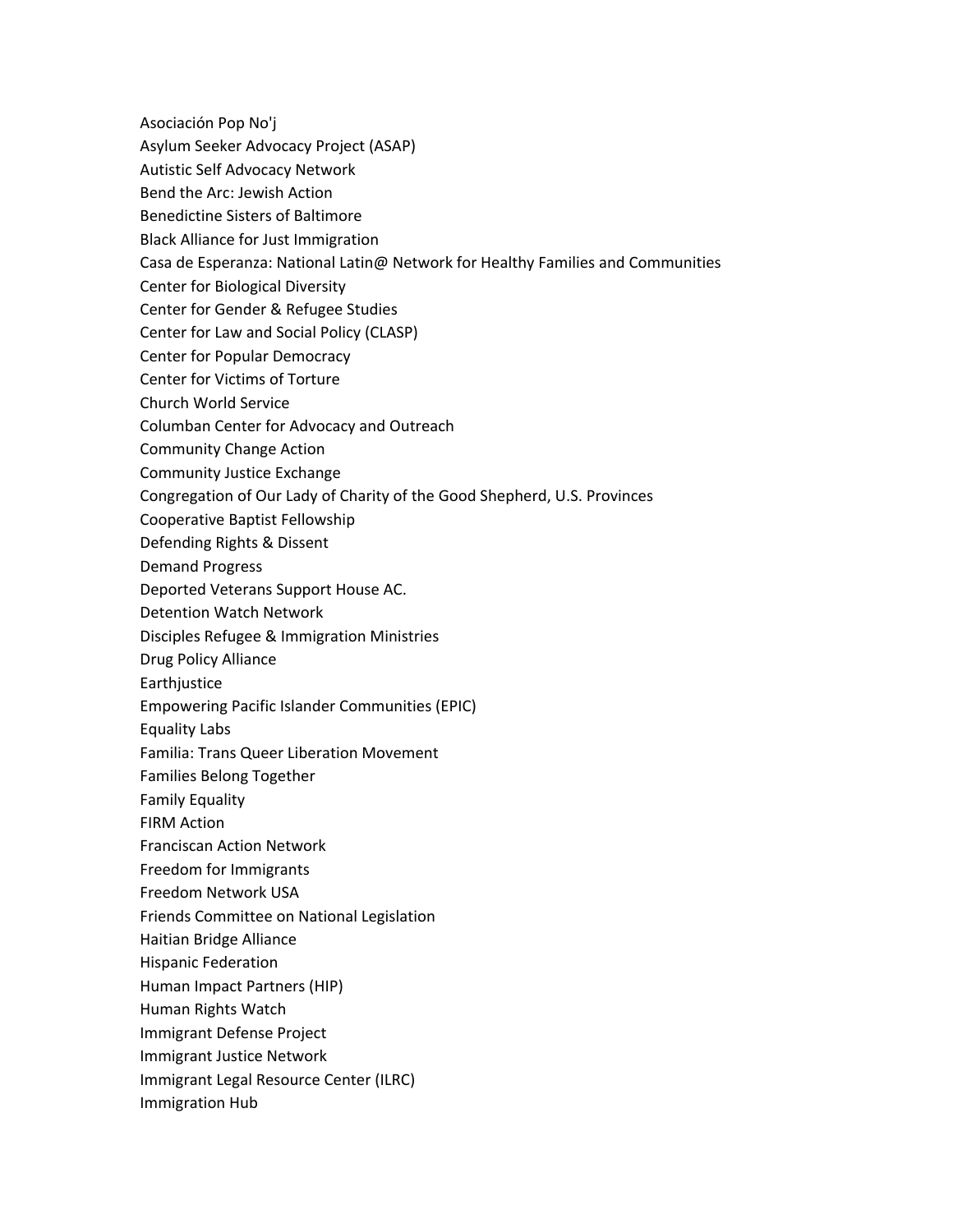Indian American Muslim Council Indivisible International Refugee Assistance Project Jobs With Justice Justice Strategies LA RED, Faith in Action Latin America Working Group (LAWG) League of Women Voters of the United States Lights for Liberty Local Progress Matthew Shepard Foundation Mijente MoveOn **NAACP** National Advocacy Center of the Sisters of the Good Shepherd National Asian Pacific American Women's Forum (NAPAWF) National Center for Transgender Equality National Coalition Against Domestic Violence National Council of Asian Pacific Americans (NCAPA) National Council of Churches National Council of Jewish Women National Council on Independent Living National Equality Action Team (NEAT) National Immigrant Justice Center National Immigration Law Center National Immigration Litigation Alliance National Immigration Project of the National Lawyers Guild National Korean American Service & Education Consortium (NAKASEC) National Network for Immigrant and Refugee Rights National Organization for Women Network in Solidarity with the People of Guatemala (NISGUA) NETWORK Lobby for Catholic Social Justice OCA-Asian Pacific American Advocates Oxfam America Poder Latinx Poligon Education Fund Quixote Center RAICES Restore The Fourth Service Employees International Union (SEIU) Services, Immigrant Rights & Education Network (SIREN) Sierra Club Sisters of Mercy of the Americas Justice Team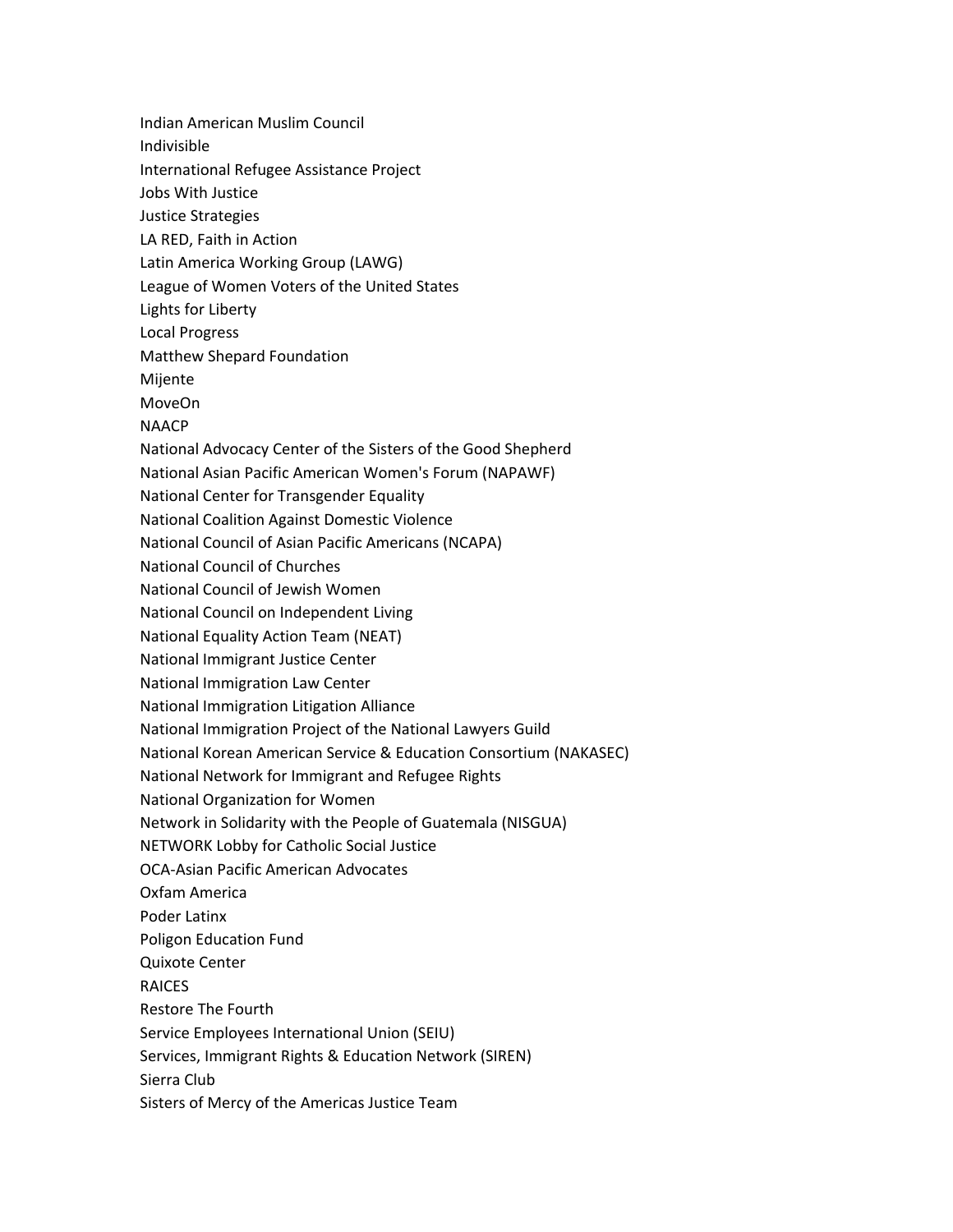South Asian Americans Leading Together (SAALT) Southeast Asia Resource Action Center T'ruah: The Rabbinic Call for Human Rights The Advocates for Human Rights The Leadership Conference on Civil and Human Rights Transgender Law Center UndocuBlack Network UnidosUS Union for Reform Judaism Unitarian Universalists for Social Justice UNITED SIKHS United We Dream Vera Institute of Justice Voice for Refuge Action Fund Washington Office on Latin America Win Without War Witness at the Border Witness for Peace Solidarity Collective Young Center for Immigrant Children's Rights

## **Local/State/Regional Organizations**

Al Otro Lado Alliance San Diego American Friends Service Committee, Colorado Arab Resource & Organizing Center (AROC) Asian American Advocacy Fund Asian Americans Advancing Justice - Los Angeles Asian Americans Advancing Justice-Atlanta AsylumWorks Baton Rouge Immigrants' Rights Coalition Bay Area Asylum Support Coalition (BAASC) Bilbao Law LLC Borderlands Restoration Network California Immigrant Youth Justice Alliance CASA Center for Health Progress CENTRAL AMERICAN RESOURCE CENTER - CARECEN - OF CALIFORNIA Chispa Chula Vista Partners in Courage Church of Our Saviour/La Iglesia de Nuestro Salvador Cleveland Jobs with Justice Coalition for Humane Immigrant Rights (CHIRLA)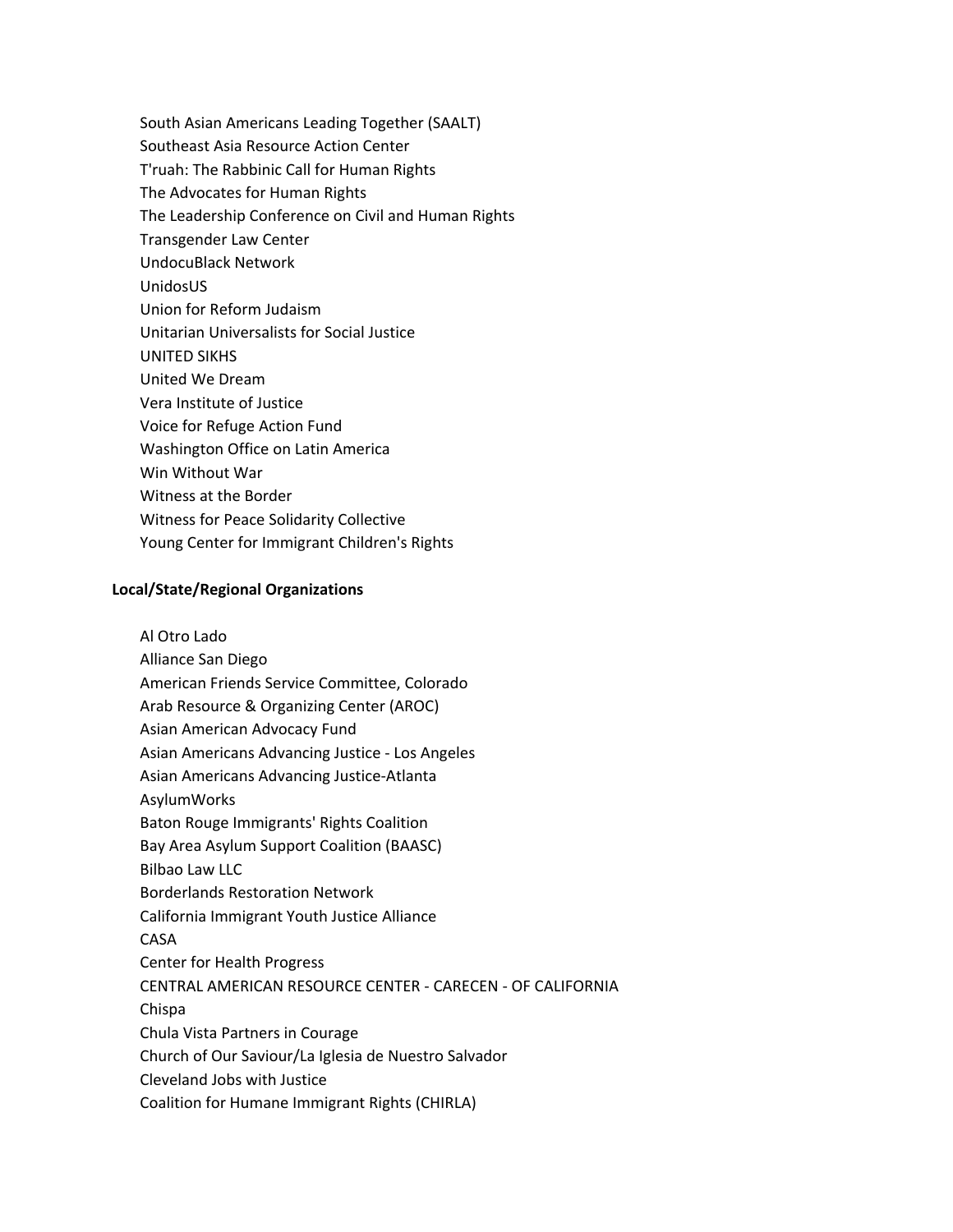- Colorado People's Alliance (COPA)
- Connecticut Bail Fund

CUFFH

- Desert Support for Asylum Seekers
- Doctors 4 camp closure Florida
- El Refugio
- Emmanuel Monastery
- Espacio Migrante
- Faith in New Jersey
- Fellowship Southwest
- First Friends of NJ & NY
- Florence Immigrant & Refugee Rights Project
- Gian-Grasso, Tomczak, & Hufe, PC
- Hands Across the River
- Hope Border Institute
- Houston Immigration Legal Services Collaborative
- Human Rights Initiative of North Texas
- Illinois Coalition for Immigrant and Refugee Rights
- Immigrant Action Alliance (formerly Friends of Miami-Dade Detainees)
- Immigrant Allies of Marshalltown
- Immigrant Defenders Law Center
- Immigrant Legal Advocacy Project
- Immigration Center of San Bernadino, Inc.
- Indivisible Front Range Resistance
- Indivisible Puyallup
- Inland Coalition for Immigrant Justice
- Inter faith Coalition on Immigration
- Juntos Philadelphia
- Kehilla Community Synagogue
- Kentucky Coalition for Immigrant and Refugee Rights
- Kino Border Initiative
- La Resistencia
- Lawyers' Committee for Civil Rights of the San Francisco Bay Area
- Los Angeles Center for Law and Justice
- Louisiana Advocates for Immigrants in Detention
- Madrean Archipelago Wildlife Center
- Make the Road Nevada
- Make the Road New Jersey
- Make the Road Pennsylvania
- Mano Amiga
- Maryland Against ICE Detention
- Maryland Legislative Coalition
- Mass communities action network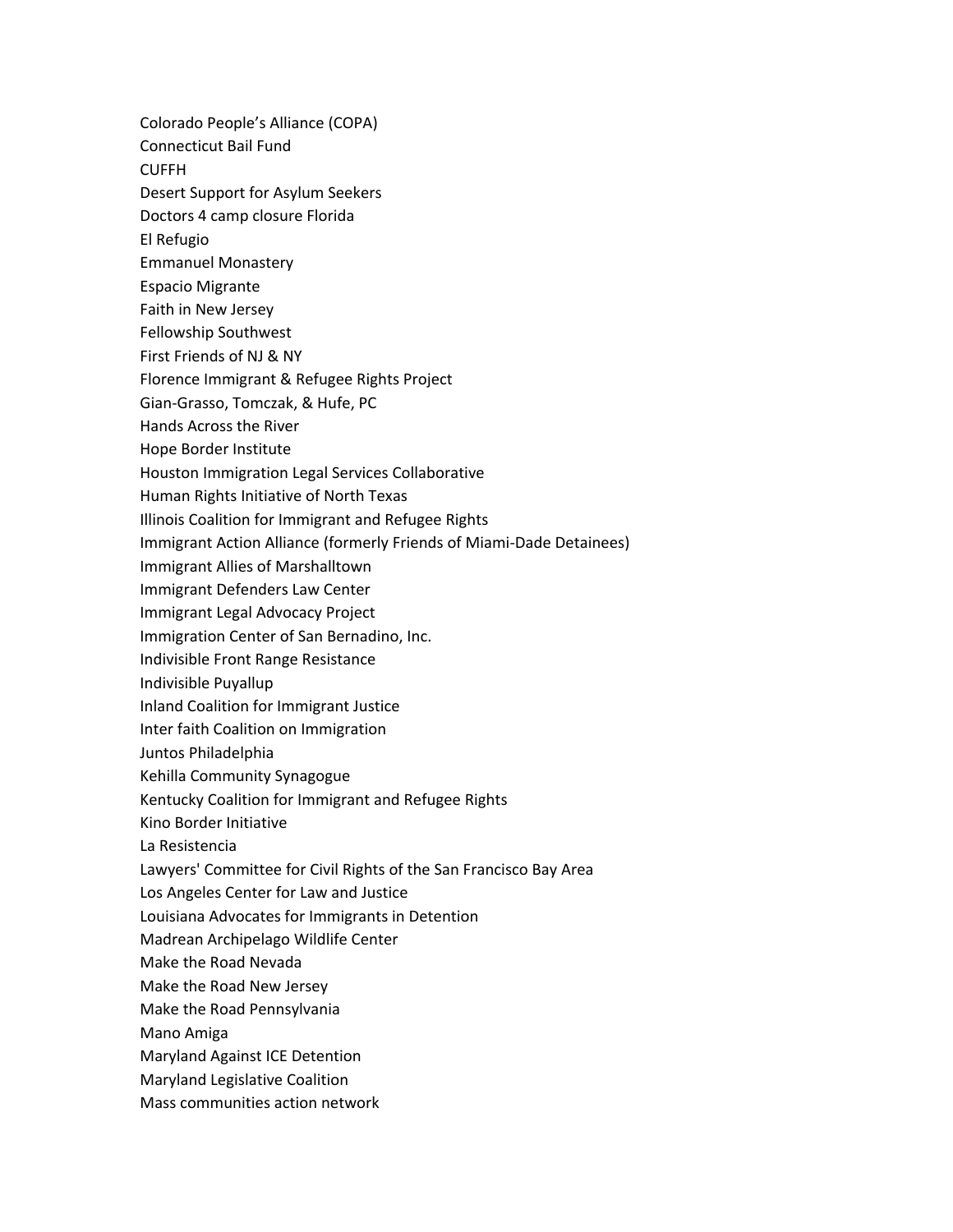- Massachusetts Law Reform Institute
- Migrant and Immigrant Community Action Project
- Motivation Motivates
- Mountain Dreamers
- Multicultural Efforts to end Sexual Assault (MESA)
- Never Again Action NH
- Nikkei Progressives
- NM CAFe
- NorCal Resist
- North County Immigration Task Force
- Northern Illinois Justice for Our Neighbors
- Northwest Immigrant Rights Project
- Ohio Immigrant Alliance
- Operation Restoration
- Organización en California de Lideres Campesinas, Inc.
- Partnership for the Advancement of New Americans
- Peace Action Group of Plymouth Church Seattle, UCC
- Prisoners' Legal Services of MA
- Public Counsel
- QDEP
- RGV Equal Voice Network
- Rian Immigrant Center
- Rocky Mountain Immigrant Advocacy Network (RMIAN)
- Rural Organizing Project
- San Bernardino Community Service Center
- San Diego Organizing Project
- Sanctuary DMV
- Santa Fe Dreamers Project
- Seattle Immigrant Rights Action Group
- SIREN (SERVICES, IMMIGRANT RIGHTS AND EDUCATION NETWORK)
- Sisters of Mercy NE NH
- Sisters of St. Joseph of Orange
- South Bay People Power
- Southern Border Communities Coalition (SBCC)
- SPLC Action Fund
- St. Louis Inter-Faith Committee on Latin America
- Sueños Sin Fronteras de Tejas
- Takoma Park Mobilization Equal Justice Committee
- Temple Beth Am Immigrant Justice Action Team
- The Nuestra Tierra Conservation Project
- Together Colorado
- Together Colorado Our Lady Mother of the Church
- Transformations CDC